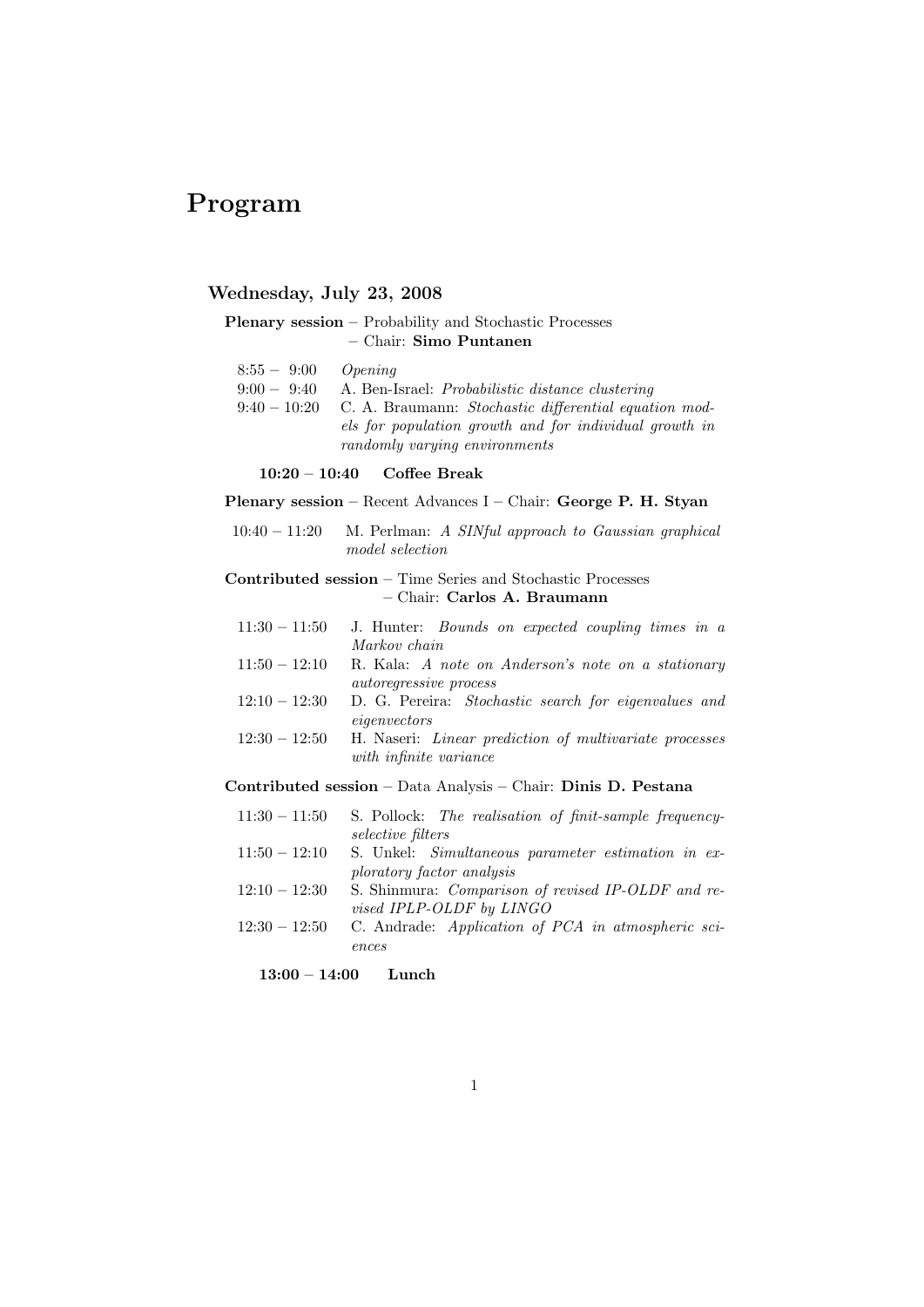# Plenary session – Experimental Designs I – Chair: João T. Mexia

| $14:00 - 14:40$ | T. Calinski: On the application of affine resolvable de-         |
|-----------------|------------------------------------------------------------------|
|                 | signs to variety trials                                          |
| $14:40 - 15:20$ | S. Mejza: <i>Incomplete split-plot designs: perspectives and</i> |
|                 | challenges                                                       |

15:20 – 15:40 Coffee Break

# Contributed session – Experimental Designs II – Chair: Stanisław Mejza

| $15:40 - 16:00$ | S. Ferreira: Inference for almost balanced models            |
|-----------------|--------------------------------------------------------------|
| $16:00 - 16:20$ | W. Alnosaier: A simplified Kenward-Roger approximate         |
|                 | F test with application to block designs                     |
| $16:20 - 16:40$ | J. M. Rodriguez-Diaz: Some properties on the coeffi-         |
|                 | cients of the characteristic polynomial of the informa-      |
|                 | tion matrix in optimal design of experiments                 |
| $16:40 - 17:00$ | S. Monteiro: $2^{(n-p)}$ designs - algorithms for construct- |
|                 | <i>ing fractions</i>                                         |

# Contributed session – Matrices I – Chair: Götz Trenkler

| $15:40 - 16:00$ | G. Cravo: On controllability of partially prescribed ma-     |
|-----------------|--------------------------------------------------------------|
|                 | trices                                                       |
| $16:00 - 16:20$ | M. Seddighin: <i>Extending Hölder-McCarty inequality to</i>  |
|                 | <i>accretive normal matrices operators</i>                   |
| $16:20 - 16:40$ | J. Benitez: Using the CS decomposition to study linear       |
|                 | combinations of Moore-Penrose Hermitian matrices             |
| $16:40 - 17:00$ | O. M. Baksalary: <i>Exploring generalized and hypergen</i> - |
|                 | eralized projectors along Route 66                           |

# Contributed session – Inference I – Chair: S. Ejaz Ahmed

| $17:10 - 17:30$ | Y. Dodge: New developments in direction dependency    |
|-----------------|-------------------------------------------------------|
| $17:30 - 17:50$ | C. Nunes: Non-central F distributions with non-       |
|                 | centrality parameters with gamma distributions        |
| $17:50 - 18:10$ | S. Mirakhmedov: Asymptotic efficiencies of the Green- |
|                 | wood's goodness-of-fit test                           |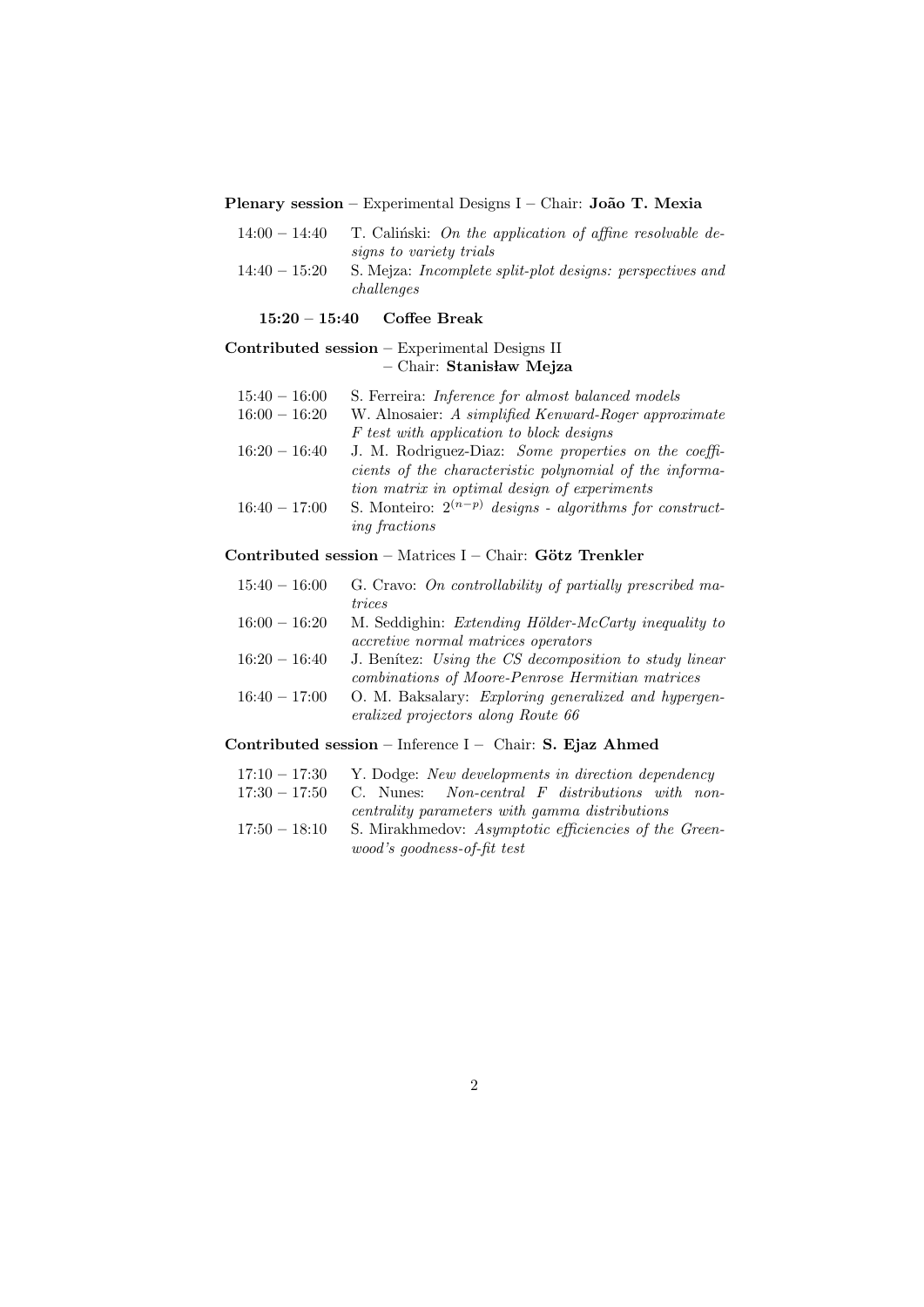# Contributed session – Linear Inference I – Chair: Dietrich von Rosen

| $17:10 - 17:30$ | S. Haslett: <i>Delete-k residuals for generalized linear mod-</i> |
|-----------------|-------------------------------------------------------------------|
|                 | els                                                               |
| $17:30 - 17:50$ | M. Ucal: An empirical comparison of model selection               |
|                 | criteria for parametric and nonparametric regression              |
| $17:50 - 18:10$ | C. Santos: Structured families of normal models with              |
|                 | COBS                                                              |
| $18:10 - 18:30$ | S. Inácio: Comparing the centres of pared series of stud-         |
|                 | ies                                                               |

# Thursday, July 24, 2008

# Plenary session – Linear Inference II – Chair: Tadeusz Caliński

| $9:00 - 9:40$ | J. Volaufová: <i>Heteroscedastic ANOVA</i> - <i>old solutions</i> ,                      |
|---------------|------------------------------------------------------------------------------------------|
| $9:40-10:20$  | new views<br>R. Zmyślony: Jordan Algebras and applications to the<br>mixed linear models |

## 10:20 – 10:40 Coffee Break

## Plenary session – Testing – Chair: Muni S. Srivastava

10:40 – 11:20 S. E. Ahmed: Simultaneous estimation and testing of several Cronbach's alpha

# Contributed session – Linear Inference III – Chair: A. Markiewicz

|                 | $11:30 - 11:50$ F. Carvalho: <i>Nesting and crossing segregated mixed</i> |
|-----------------|---------------------------------------------------------------------------|
|                 | models                                                                    |
| $11:50 - 12:10$ | R. Covas: <i>Binary operations</i> , <i>lattices and genealogical</i>     |
|                 | tree of Jordan algebras: a framework for analyzing mixed                  |
|                 | <i>linear</i> models                                                      |
| $12:10 - 12:30$ | P. Bertrand: What is missing from methods to solve                        |
|                 | problems where data values are missing?                                   |

## Contributed session – Economic, Financial and Actuarial Mathematics – Chair: Stephen Pollock

- $11:30 11:50$  B. Oliveiros: *Child anxiety and school success per*centiles of Portuguese population
- 11:50 12:10 H. Naseri: Stochastic risk model in life insurance
- $12:10 12:30$  R. São João: *Modeling congestive heart failure using* generalized linear models with binary response variable
	- 13:00 14:00 Lunch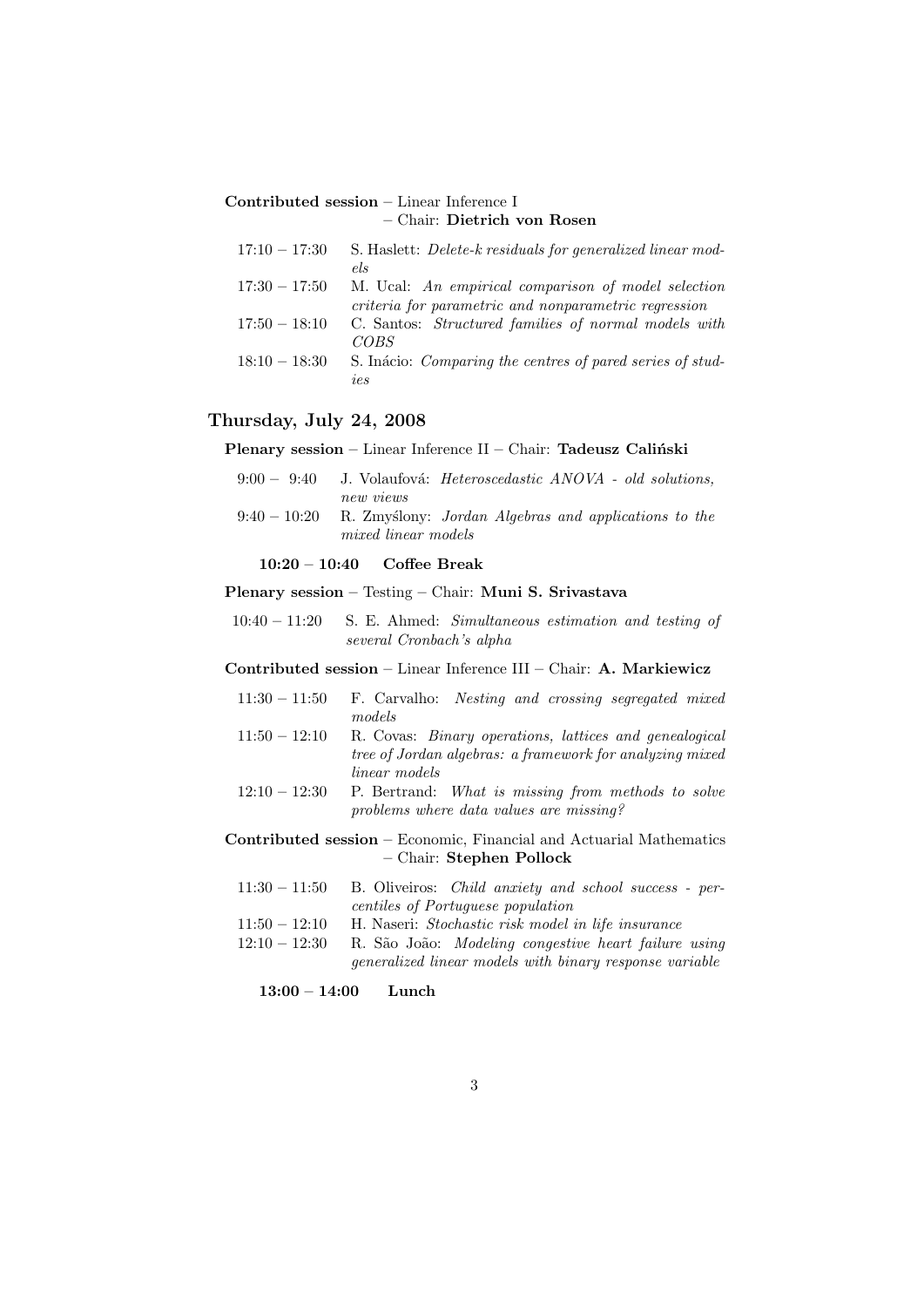Special session – Chair: George P. H. Styan

|                            | $14:00-14:40$ T. W. Anderson: <i>Linear functional relationships with</i> |  |  |
|----------------------------|---------------------------------------------------------------------------|--|--|
|                            | repeated observations                                                     |  |  |
| $14:40 - 14:50$ Discussion |                                                                           |  |  |

14:50 – 15:10 Coffee Break

Special session – part II

 $15:10-15:50$  G. P. H. Styan: An annotated and illustrated bibliography with hyperlinks for T. W. Anderson

19:00 Barbecue

### Friday, July 25, 2008

## Plenary session – Matrices II – Chair: Michael Perlman

 $9:00 - 9:40$  C. R. Johnson: Why is so much "eventually" true  $9:40-10:20$  I. Olkin: Probabilistic proofs of matrix inequalities

10:20 – 10:40 Coffee Break

#### Plenary session – Recent Advances II – Chair: Lynn R. LaMotte

10:40 – 11:20 A. Markiewicz: On recent development in admissible and linearly sufficient estimation in linear models

# Contributed session – Matrices III – Chair: Alexander Kovacec

| $11:30 - 11:50$ M. C. Gouveia: On a singular Toeplitz-pencil |  |  |  |
|--------------------------------------------------------------|--|--|--|
|                                                              |  |  |  |

- $11:50 12:10$  F. Martins: *Eigenvalues of circulant matrices*
- $12:10 12:30$  N. Bebiano: A relative operator entropy in Krein spaces  $12:30 - 12:50$  M. Madiman: *Determinant and trace inequalities for*
- sums of positive-definite matrices

# Contributed session – Experimental Desings III – Chair: Douglas Wiens

- $11:30 11:50$  A. Szczepańska: Optimal designs in multivariate models with nuisance parameters and unknown dispersion matrix
- $11:50 12:10$  P. Canas Rodrigues: *Genotype*  $\times$  *environment interac*tion - challenges and perspectives
- 12:10 12:30 K. Filipiak: Connectivity properties of circular BIB designs under an interference model

13:00 – 14:00 Lunch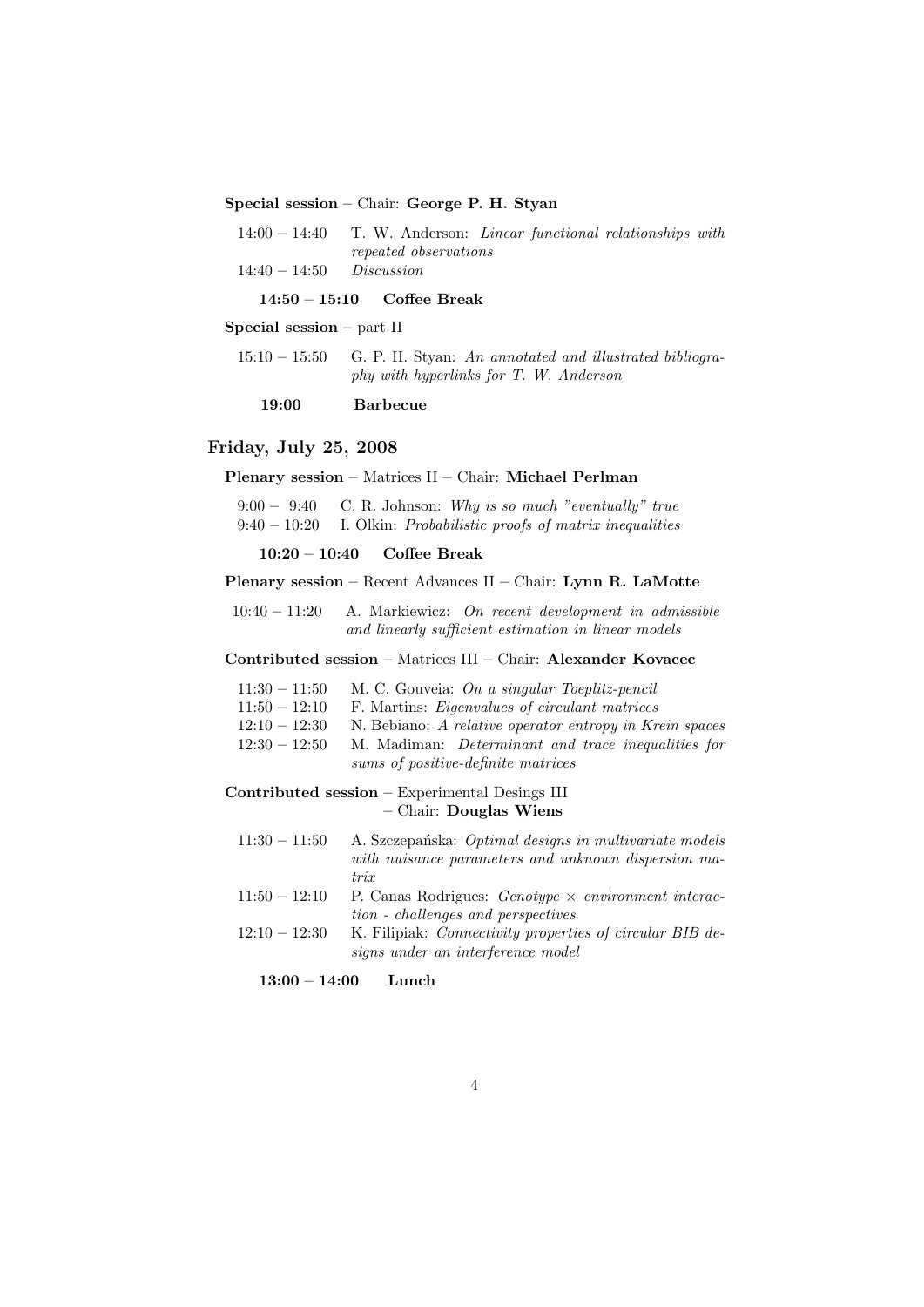#### Plenary session – Estimation – Chair: Adi Ben-Israel

- $14:00 14:40$  M. S. Srivastava: Testing the equality of several covariance matrices with fewer observations than the dimension
- 14:40 15:20 D. von Rosen: Estimation in multivariate linear models with Kronecker product covariance structure

### 15:20 – 15:40 Coffee Break

# Contributed session – Distribution Theory – Chair: Jeffrey Hunter

- 15:40 16:00 A. Arlotto: Hessian orders and multinormal distributions
- 16:00 16:20 L. Grilo: The exact and near-exact distributions for the generalized Wilks Lambda statistic used in the test of independence of several sets of variables
- $16:20 16:40$  F. Marques: A general near-exact distribution theory for the most common likelihood ratio test statistics used in multivariate statistics

# Contributed session – Linear Inference IV – Chair: Stephen Haslett

| $15:40 - 16:00$                    | S. Puntanen: <i>Some peculiar properties of the BLUE's</i><br><i>covariance matrix</i>                                                                                                                              |
|------------------------------------|---------------------------------------------------------------------------------------------------------------------------------------------------------------------------------------------------------------------|
| $16:00 - 16:20$                    | D. Ferreira: Adjustment of normal mixed models through<br><i>triple minimization</i>                                                                                                                                |
| $16:20 - 16:40$<br>$16:40 - 17:00$ | R. Lemos: <i>J-chaotic order and J-relative entropy</i><br>J. Hauke: Moran's coefficient and algebraic characteris-<br>tics of some standardized connectivity matrices used to<br>measure a spatial autocorrelation |
| $17:10 -$                          | Excursion                                                                                                                                                                                                           |
| $20:00 -$                          | <b>Conference Dinner</b>                                                                                                                                                                                            |

# Saturday, July 26, 2008

- Plenary session– Experimental Designs IV – Chair: Roman Zmy´slony
	- $9:00 9:40$  D. D. Pestana: Optimal and quasi optimal designs 9:40 – 10:20 D. Wiens: Robust discrimination design
		- 10:20 10:40 Coffee Break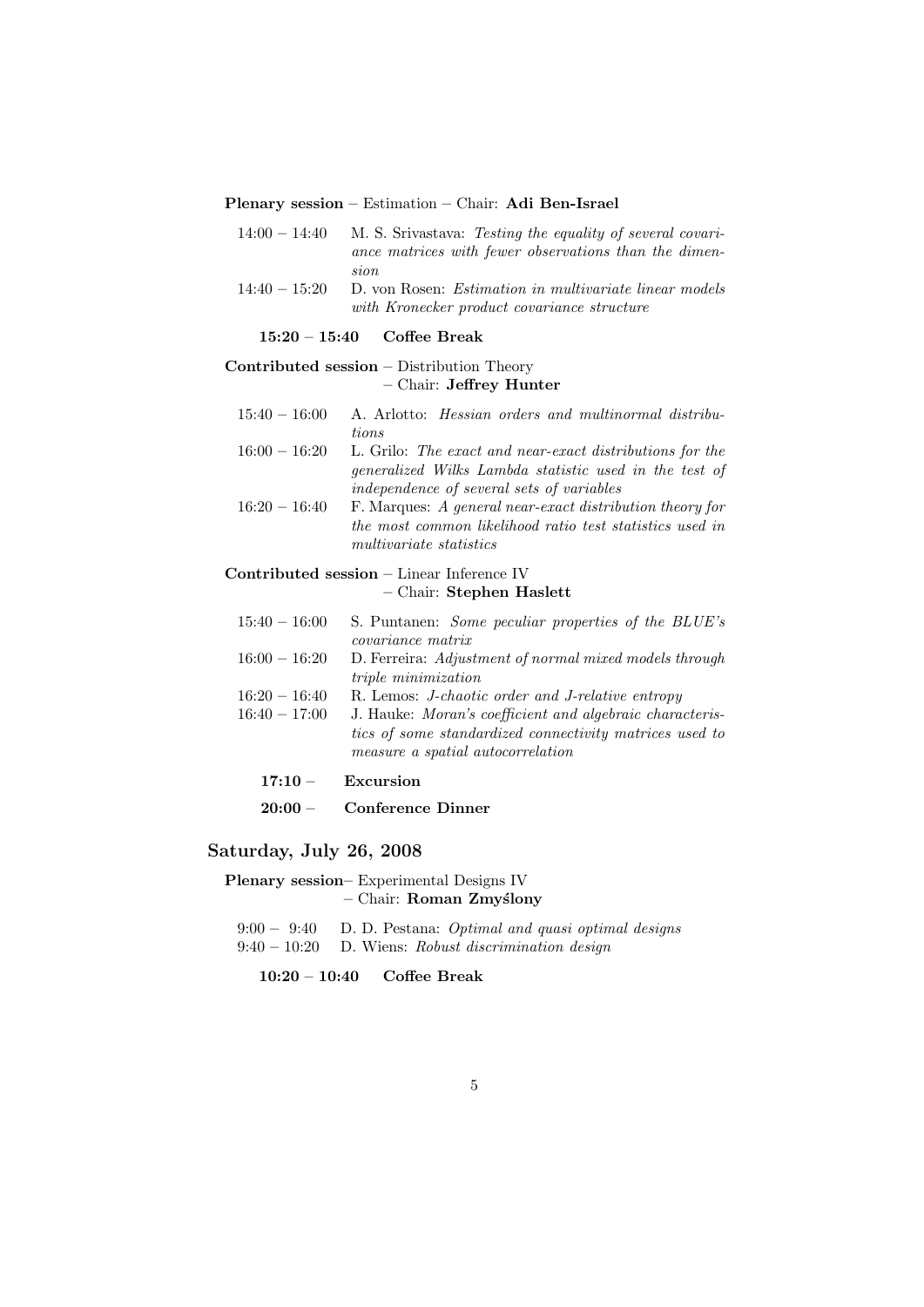#### Plenary session – ILAS Session – Chair: Charles R. Johnson

 $10:40 - 11:20$  R. B. Bapat: *Determinant and inverse of the distance* matrix of a tree

## Contributed session – Matrices IV – Chair: Natália Bebiano

- $11:30 11:50$  T. von Rosen: On a new class of singular nonsymmetric matrices with nonnegative integer  $11:50 - 12:10$  A. Nata: k-Numerical ranges and Toeplitz matrix 12:10 – 12:30 R. Teixeira: *Indefinite numerical range of*  $3 \times 3$  matrices
- 12:30 12:50 A. Armandnejad: Right gw-majorization on  $M_{n,m}$

#### Contributed session – Linear Inference V

## – Chair: Hans J. Werner

| $11:30 - 11:50$ | P. Ramos: <i>Commutative Jordan algebras piling - appli-</i>     |
|-----------------|------------------------------------------------------------------|
|                 | cation to step nested designs                                    |
| $11:50 - 12:10$ | M. de Carvalho: <i>Inference in mixed models: further ap-</i>    |
|                 | <i>plications of the dimension</i>                               |
| $12:10 - 12:30$ | V. Jesus: <i>Interaction between factors that nest: applica-</i> |
|                 | tion to prime basis factorials                                   |
| $12:30 - 12:50$ | S. Oliveira: Regressional designs using prime basis fac-         |
|                 | <i>torials with blocks</i>                                       |
|                 |                                                                  |

# 13:00 – 14:00 Lunch

## Plenary session – Linear Algebra and Applications  $-$  Chair: Júlia Volaufová

- $14:00 14:40$  L. R. LaMotte: Properties of families of probability distributions over finite parameter and sample spaces via linear algebra
- 14:40 15:20 G. Trenkler: Column space equalities for orthogonal projectors

## 15:20 – 15:40 Coffee Break

#### Contributed session – Matrices V – Chair: Ravindra B. Bapat

- 15:40 16:00 A. Kovacec: Hankel pencil conjecture
- 16:00 16:20 H. J. Werner: Some more results on projectors  $16:20 - 16:40$  J. Cadima: Relations between the singular value decom
	- positions of dolumndoubly- and uncentred matrices

Contributed session – Inference II – Chair: Yadolah Dodge